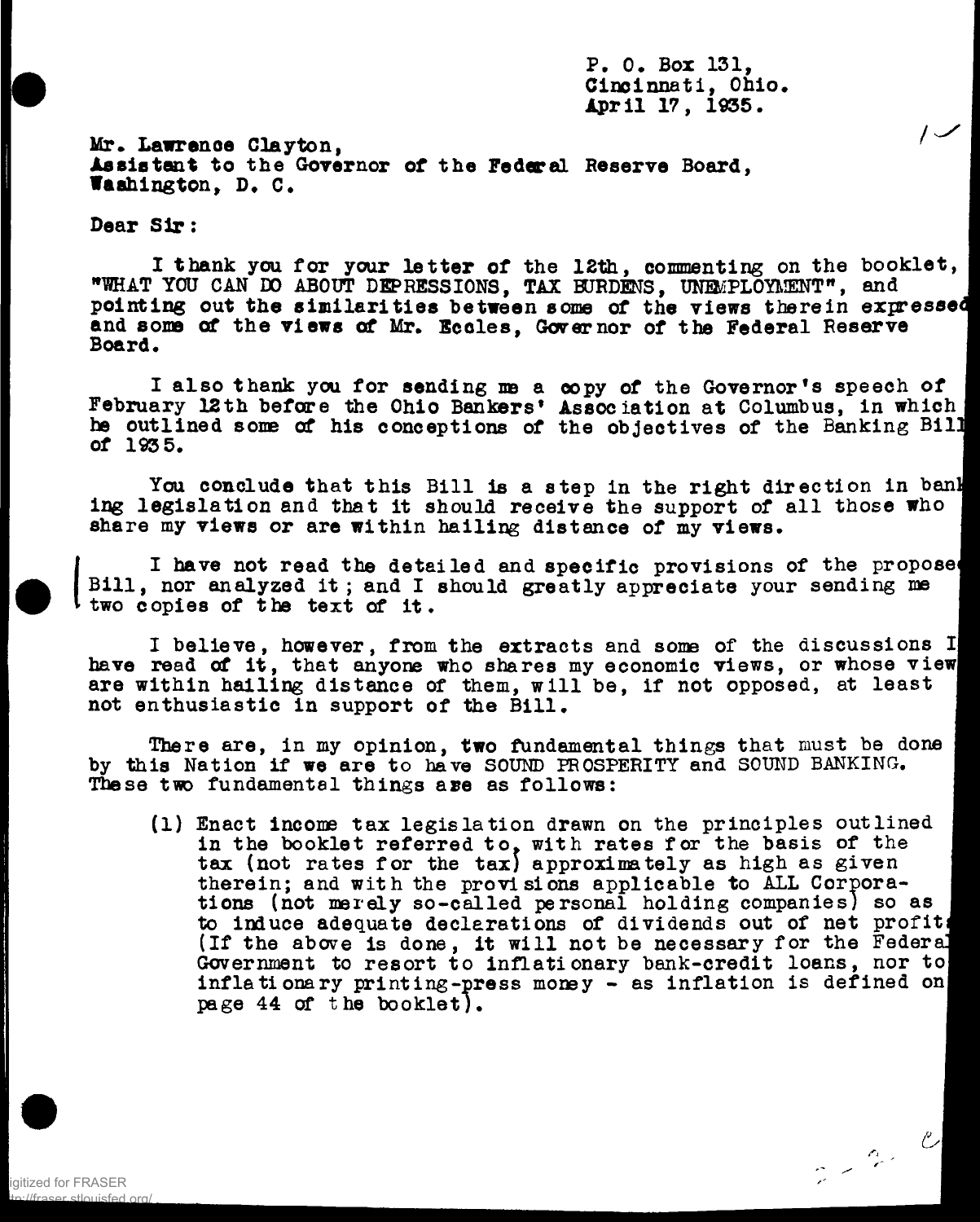**(2) Enact banking legislation (with adequate sanctions to induce observance) PROHIBITING inflationary bank loans, inflationary security investments, and investments in fixed assets, beyond a relatively small percentage of the excess of their total assets over their capital stock, of all banks not exclusively investment banks.**

**The above two things I consider fundamental to sound prosperity and** sound banking. As a corollary to No. 2 above, I would suggest a provision that Time Deposits be sub-classified into at least three groups, with **perhaps the RELATIVE interest rates between them fixed (or fixable by the Reserve Board) for districts. The classes of Time Deposits should be** based upon the time of notice-of-withdrawal required, say 3-months, 6-months, 12-months. These Time Deposits should be saleable to and These Time Deposits should be saleable to and **transferrable to other already existing or then becoming depositors of like-notice or longer-notice class in the same bank. These Time Deposits should also be utilizable , on demand, by the depositor in paying loans due from hini to the same bank in which the deposit is held. But all this is more or less just adjunct to the main proposition that inflationary loans are not to be permitted.**

**The proposed Banking Bill of 1935, as I understand it, does not get** *\* **at these fundamentals, does nothing much in these directions, and there**fore in my opinion would do little if any real good. I understand, of **course, that a banking bill is not a tax measure; but I hope it will be so amended as to prohibit inflationary loans, or investments in inflationary loans, by any banks the.t are amenable to Federal Control, exoept within definitely prescribed limits - permitted only as a "breathing I spell" for the temporary financing of Capital Asset production by bank I** loans, untillthe proceeds of a security issue sold to investors (other than commercial banks) can cancel these temporary loans off the books **of these banks. I**

**Unless the proposed banking bill is amended along these lines, I I** cannot become enthusiastic about it; and neither do I see how others who share my views more or less closely, can become so.

The present depression has been severe and long. Its severity and its length have been proportional to two factors, namely, the unusually large proportion of the net income after taxes which fell into the hands of large income receivers, and the extremely great and legally permiss**ible bank-credit inflation (as I define inflation) which was actually** brought into existance up to the middle of 1929.

Governor Eccles says, in the speech you sent me, that "It also seems evident to me that neither capitalism nor democracy can survive another depression of the magnitude of the one from which we are just emerging". He may be right; I hope he's wrong; because the present depression is just a good sized frisky pup compared with the devouring dog which the next depression will undoubtedly be, unless we wake up soon, quit kiddin **outselves, show some signs of a sense of reality, and do the needful witfl** some degree of courage and completeness. And the needful, in my judgement, means above all else (1) a more proper distribution of "net income after ALL taxes, and (2) the prevention of inflation in any form. igitized for

stlouisfed org Federal Reserve Bank of St. Louis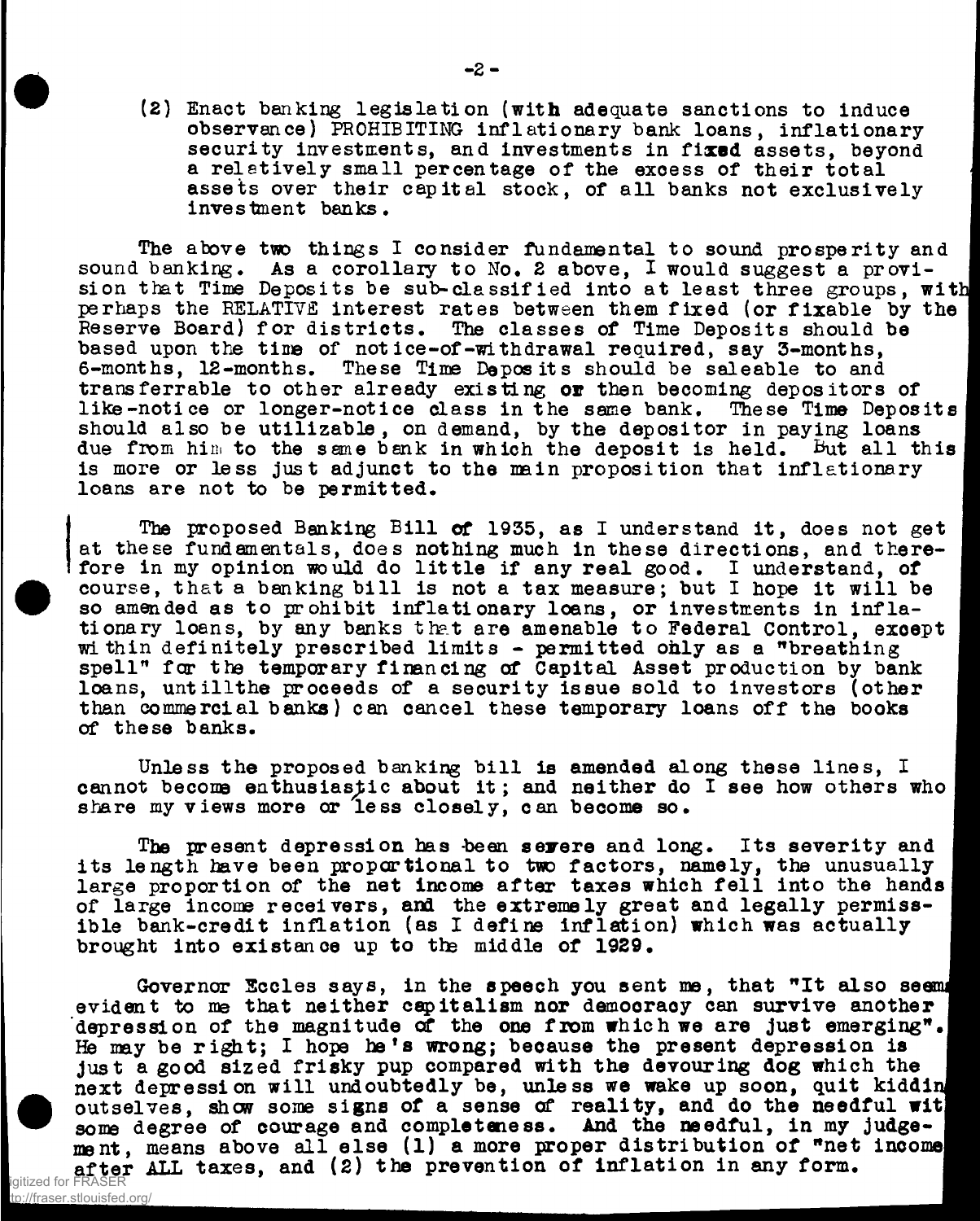**The already accomplished devaluation of the monetary unit, the varioi amendments to the Federal Reserve Act and other Banking Acts already passe during the past two years, (and now the proposed bill of 1935), merely la] the ground-work for an immensely greater legally permitted inflation (as 1 I define inflation) than any inflation we have had in the past.**

**And now to change the subject somewhat:- I do not relish to appear to be hypercritical of any of our governmental Officials, Boards, and Departments; but when I see some of them gathering and publishing tremendous masses of statistics, obtained at considerable expense to the Nation and to its commercial, industrial, and financial concerns, some of which statistics liave in my judgement a value quite low in proportion to their bulk, and at the same time see them neglecting to gather and publish statistics which (pardon the 'impolite\* expression) get at the GUTS of matters, I sometimes wonder why this is so.**

To give just an illustration in the field of banking itself:- The Comptroller of the Currency calls regularly for quite elaborately detailed condition statements from the National banks. Yet for the first time in history (as of May 13, 1933, with the results published in the July 1933 Federal Reserve Bulletin) did a comptroller call for a report **of the number of deposit accounts, and the size of their balances (with I no division as between Time and Demand deposits). I**

**Those statistics were extremely enlightening. They were not avail- I** able at the time I published my booklet; but they corroborate its thesis quite strikingly. They showed, for instance, that in all the banks all **over this Nation, that were licensed to be open for business on May 13, 1933 -— which was AFTER the general bank closing and bank cleanup, I** AFTER almost four years of depression, AFTER the so-called 'flight of capital' had taken place ---- we still had a situation which showed that ON THE AVERAGE for the whole Nation, one depositor in every thousand **owned \$446.00 out of every \$1,000.00 of deposits; and that less than 2% of the number of depositors owned more than 68\$ of the volume of deposits** Never since, so far as I know, have such statistics been gathered and published. published.

What protection is a reserve requirement of 13, or 10, or 7 percent **on demand deposits, and 3 percent on time deposits under such a composi- I tion of accounts? I**

Yet another classification of deposits, which so far as I know, have never been gathered, but which I think would be extremely valuable. would **be somewhat as follows: I**

- **(1) Deposits due to non-debtors of the bank, classified as between I citizens and domestic corporations, and foreign. I**
- (2) Deposits due to debtors of the bank, in excess of their indebtedness to the bank.

**Itized for FRASER** 

Federal Reserve Bank of St. Louis

(3) Deposits due to debtors of the bank (whether debtors on loans or on investments, and whether the loans are still held or have been discounted with a contingent liability), which deposits ar NOT in excess of these depositors' debts to the bank, sub**classified as follows: I** //fraser.stlouisfed.org/